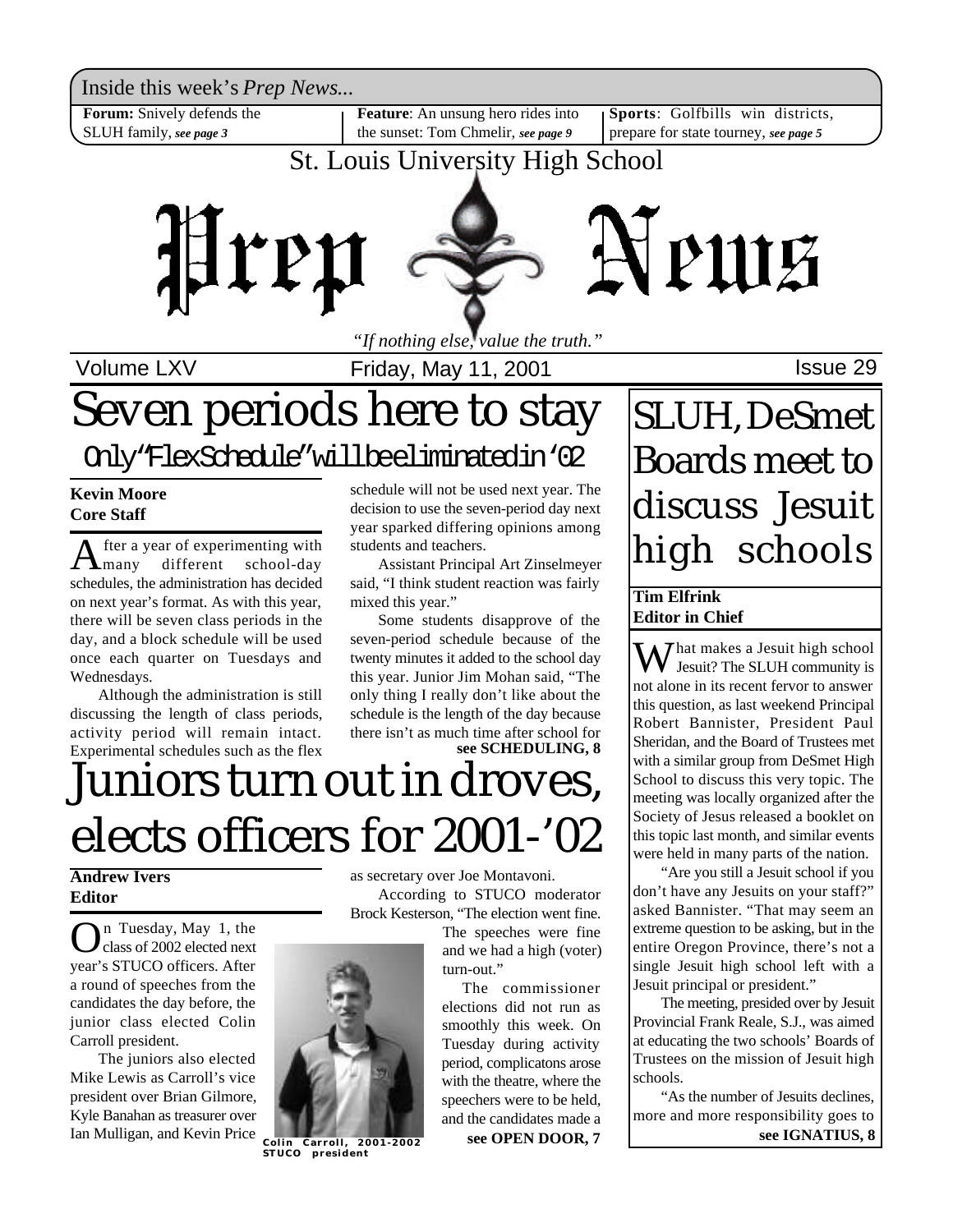### Art show '01 wows with ceramics, drawings ShowwasdedicatedtothememoryofDavidBirke, '89

#### **Raj Joseph Editor**

On Monday, May 8, the St. Louis U.<br>High art show opened to showcase High art show opened to showcase the work of this year's art classes.

The show consists of exhibits from nearly all the art classes, from Ceramics to Printmaking to Fundamentals of Drawing. These exhibits are displayed prominently along the walls of the corridors of the art wing as well as in the main gallery just north of the English Department.

Every year since 1994, the art wing's walls have been covered with student creations. Before the art wing was built, previous art shows were held in the library. Students from all grade levels and all art classes freely submit their work.

These works include photographs, drawings, paintings, prints, sculptures, ceramics, two-dimensional designs, and three-dimensional designs. Compositions from the freshman survey course cover the western hallway. They stress design,

perspective, and drawing still life.

Despite the fact that the freshmen work with art teacher John Mueller for only 28 class days, he complimented their ability to learn the techniques of drawing

in such a short

time. T h e ceramics are displayed in the main gallery. Some of the c e r a m i c s include esoteric teapots and bowls. The other hallway is covered with the two-dimensional pieces of art. These include charcoal

quarter circles.



**Senior Tony Helbling surveys the artwork on Tuesday** 

and pastel drawings of still life, selfportraits, and designs of a grid of filled This year's art show is dedicated to

remembers. He was studying graphic design at Washington University, but he came back many times to talk to art students about his work and

David C. Birke, '89, who died last week of cancer. He was a four-year art student whom Mueller taught and fondly

> classes. Mueller said, "He was very gentle, modest, and hardworking. He understood that he had great talent and worked to develop it."

M u e l l e r encourages the

SLUH community to take a look. "I hope everyone comes to see it, [because]... it is a representation of the work of the past year."

### Seniors put on dancin' shoes, head to Prom Eventwillbe "last chance for seniors to come together as awhole"

#### **Brian Kane Reporter**

Tonight, most of the St. Louis U. High<br>senior class will be attending their onight, most of the St. Louis U. High prom.

So far, 212 of the 255 SLUH seniors have made their reservations for this year's prom, which will take place at The Cedars at St. Raymond's, from 7:45 until midnight this evening.

The doors will open at 7:15. With the goal of serving dinner by 8:00, all couples are to arrive by 7:45. Until 11:30, no one will be allowed to leave the prom. If dinner can be served by 8:00, dancing is expected to begin at 9:00.

As decided by the senior class, a DJ will be providing the music for the evening.

The admission price of \$50 per couple includes a free soda bar and a dinner of Chicken Wellington, salad, potatoes, and vegetables. Cheesecake will be served for dessert.

The SLUH Student Council has picked up some of the cost of the event, so it is hoped that the expenses for the evening will not be so high as to discourage students from attending. STUCO has also purchased the souvenirs for the all those who are participating.

For many people, the price of attending doesn't seem to be a great impediment. Said senior Chris Yeckel, "It's going to be well worth the money."

STUCO President Tom Chibnall commented, "Friday night should be something memorable for the whole senior class...It's the last chance we have to come together as a whole."

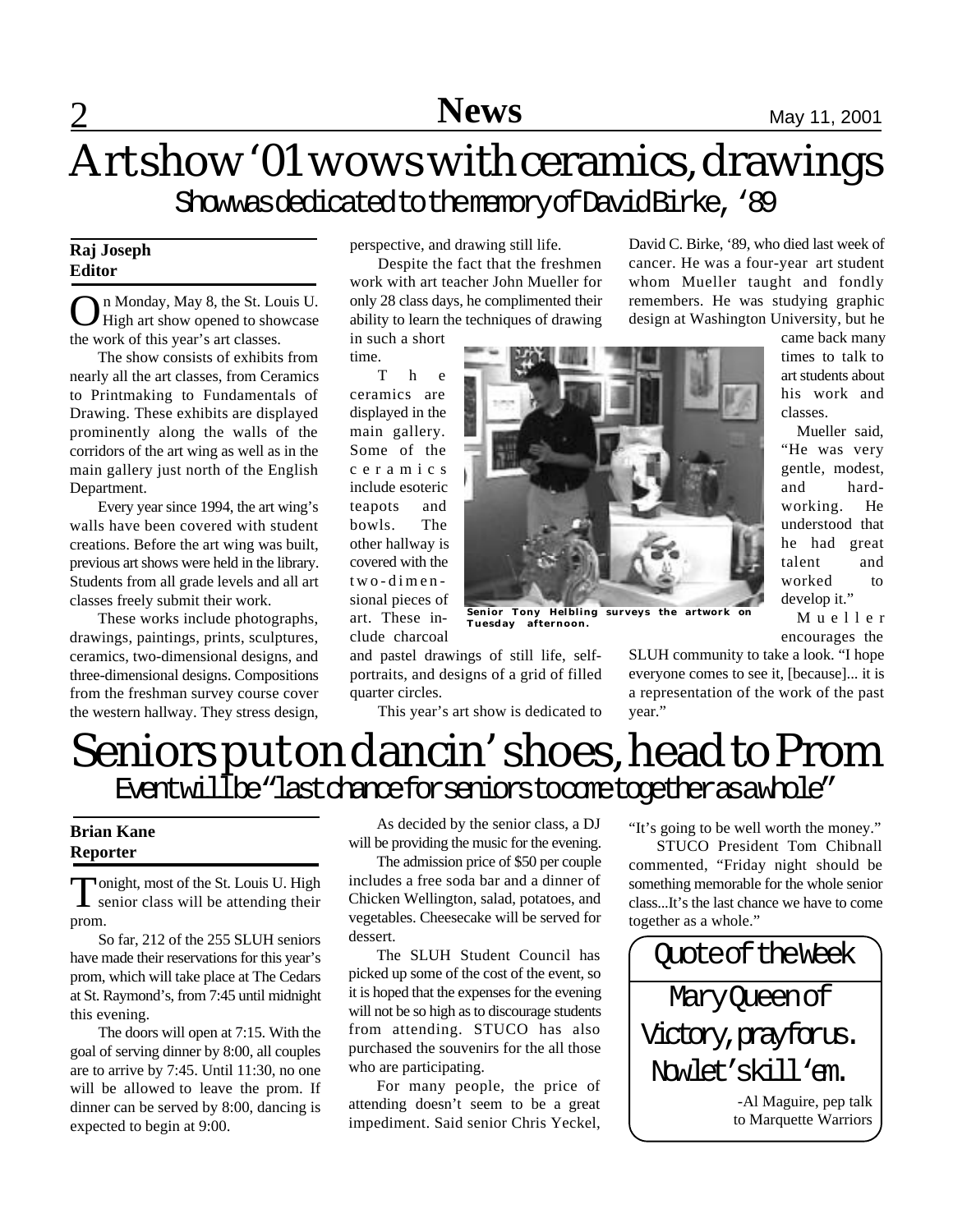### September 15, 2000 May 11, 2001 September 22, 2000 **Editorial Sports News** 3

### **COMMENTARY** Snively defends the SLUH family

#### **Matt Snively Sports Editor**

N ot more than two weeks ago, a satirical letter appeared in the *Prep News* pointing out the faults and follies Tot more than two weeks ago, a satirical letter of the SLUH family. While I agree that "family" is more than just a word to be thrown around at masses, I fundamentally disagree with the nature of the letter.

 Sure, we all make mistakes, and our administration is no different, but should we jump on them like the Blues on Ed Belfour whenever a new endeavor doesn't pan out? Certainly not. In the grand spirit of change, our "pater familias" decided to experiment with a new schedule that would allow for more theology, science, and fine arts. In theory, it sounded good, so why should the administration have been forced to run their plan by us? This is not the work of a "dictatorship," as Mr. Williamson stated, but merely an experiment. After all, how many times have your own parents come to you and said, "Look, we're going to try this out"? Yes, it happens, and we live with it.

Also, the letter found fault with a member of the SLUH family expressing her opinion in a public forum. While I disagree with her tbasic assumptions, I see nothing wrong with someone voicing his or her mind. Are we all expected to think the same thing about every issue? Contrasting opinions force our family to constantly examine what we hold dear to us, and to take a closer look at who we really are. We should not disregard what someone has to say simply because we do not agree with it. That would be part of a dictatorship.

However, my greatest qualm lies with the fact that the letter stated that our family was dysfunctional. I initially agreed with his statement, because I see many faults in what we do, but the more I thought about it, I realized that NO family is perfect. We all have disagreements with our parents,but when we focus solely on our problems, we leave no room for the wonderful thing our family accomplishes.

Despite its problems, I am constantly amazed at how unified and caring our family can be. Just last week, the SLUH family suffered a terrible loss with the death of Mrs. Sansone, mother of junior Tony Sansone. However, what sticks in my mind most about this whole situation is what Tony said to the juniors and seniors the next day. In a prayer service, he told us how glad he was to have a family here at SLUH, one he knew he could count on for care and support when he needed it the most. In a time so hard for Tony, he actually said he was "excited" to come to school, because he knew we would do whatever we could for him as a family.

Again this past week, at our final all-school liturgy, I saw a family standing as one. We came together and gave heartfelt thanks to teachers who have selflessly given their time to make us better people. The whole time I sat listening to all the wonderful things being said, I kept looking back at the senior banner hanging at one end of the gym. It reads, "We came as strangers, we became friends, we will leave as family."

Sure we have our problems. But when we see the goodness in each other and focus on the positive aspects of our family, we can look back on the harder times, and live with it.

### Pachak thanks SLUH for contributions

To our friends at SLUH:

On behalf of the board, staff, and children at Midtown Catholic Community Services, please accept my heartfelt thanks for your recent donation of \$1,000 to help us recover from the fire. It is because of people like yourselves that Midtown CCS is able to continue to serve families and children. I have really appreciated seeing the beginning of a relationship between the young men from SLUH's Community Service Program and the neighborhood children we serve. I hope that you all know just how important you are to the kids. Your generosity of time, spirit, and money has helped us all year and particularly through this crisis. Together we can build a peaceful community! With gratitude,

John Pachak

### Jessica Maurer thanks community for support

Dear SLUH community:

I'm writing this letter to thank all of you who have supported my father through this trying time. My dad has been the SLUH basketball coach since I was nine years old. He has given his time, wisdom, and support to all whom he has coached, taught, and everything in between.

Besides his family, SLUH has been his life. I know he has not only been a coach but also a friend to so many. Through the wins and losses, he's been there, and know you've been there for him, too. For those of you who truly know him, you know what a bighearted and generous man he is.

Thank you for your kind words and cards. They have helped our family to realize there are kind people out there. I've always seen St. Louis U. High as a strong family, and I have always respected that. Thank you all again. Sincerely,

Jessica M. Maurer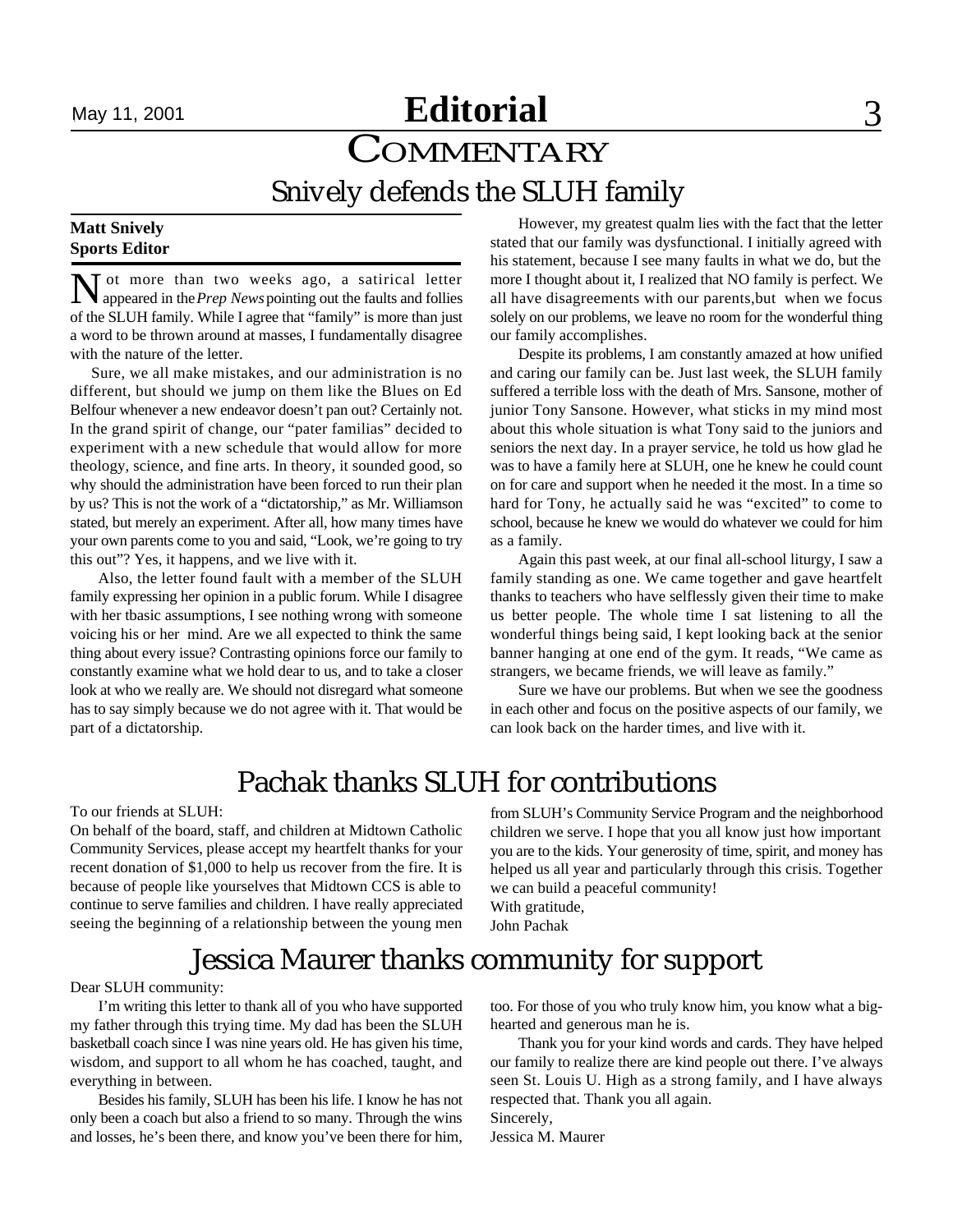### Summer program will include sixth graders Alongwithseventhgraders, they'llleamphysics, lifelessons

#### **Patrick Meek Reporter**

A s summer quickly approaches,<br>
many area grade school students s summer quickly approaches, dream of the freedom that comes with the season. However, some of these students will spend four weeks confined to the SLUH campus trying to "supplement their current middle school lessons."

Even though this program has had great sucess for seventh graders in years past, last fall administrators felt that they "wanted to get students involved in St. Louis U. High at an earlier time," said Rich Moran, the head of the Sixth Grade Enrichment Program.

These sixth graders, most in the top

of their class at their various schools, will explore courses such as Physics, Novels About Coming of Age, and Ceramics in the Native American Tradition.

The physics class, which will be taught by Paul Baudendistal, will try to introduce students to the wide world of physics and how it affects their daily life. Some of the questions that will be pondered are: "Why do astronauts float in space?" and "Why can you lay on a bed of nails without being hurt?"

The novel class, which will be taught by non-faculty member Lisa Granich, will focus on characters who "grow up admidst challenging circumstances," according to the brochure.

The course will mainly focus on the

characters and how they handle the situtation at hand. During the day, the pupils will discuss the previous night's reading and then follow up by trying to expand their vocabulary.

The ceramics class will try to teach students Native American pottery makingmethods. The students will also "learn... about the lives of the American people that preceded us," according to the brochure.

The four week course is also planned to encourage the students to attend SLUH when their freshman year comes around by showing them how the school functions on a day-to-day basis and allowing them to get acquainted with the school and its surroundings.

## JV Volleybills aim for unbeaten 18-0 in '01

#### **Bob Unger Reporter**

This year's Junior Varsity team, under<br>the coaching of Terry Quinn and Paul his year's Junior Varsity team, under Scovill, has had an outstanding season. The JV team's current record is 17-0, and with one more game, on May 10th, the team hopes to achieve the status of being undefeated with a complete record of 18- 0.

This JV team has worked extremely hard at achieving a perfect record from the first day of practice.

Many factors have contributed to the team's winning, but some credit goes out to the JV team captain, Tim Paradise. His tenacity got everyone working as a team and has helped greatly. Colin Carroll and Tim Paradise, both juniors, have been great leaders and invaluable attributes to the team.

Along with Caroll and Paradise, sophomores Tim O'Connell and Nick Engle led the team. Their experience on last year's JV team has been a big help for this season's victories. Along with them

are seven freshmen on this year's JV. This year's freshmen have impacted the results of this season dramatically with their high level of skill. The freshmen on this year's team are Andy Lowes, Matt Huskey, Tom Hill, Sean Crotty, Andy Halaz, Greg Vollmer, and Bobby Unger.

The team has crossed paths with some very talented teams. But they took these challenging games and arose victorious. The team has attacked the competition to attain victories over teams like CBC, Vianney, and DeSmet, a feat all in itself.

This year's team has been very fortunate. There are many athletes with great volleyball skills that are only made better by the other players on the team.

There is great potential in each and every one of the JV players, and coaches Scovill and Quinn are looking forward to enjoying their talents next year on varsity.

### End of the Year Liturgy

The End of the Year Liturgy was held last Wednesday in the gymnasium with the entire student body. The Liturgy featured celebrant Dick Hadel, as well as speeches by students for each faculty member who will not be returning next year. The retiring teachers will be detailed in full in next week's issue.

At right, English teacher Tom Chmelir hugs Justin Austermann after Austermann delivered a speech on his behalf at the end of Mass.

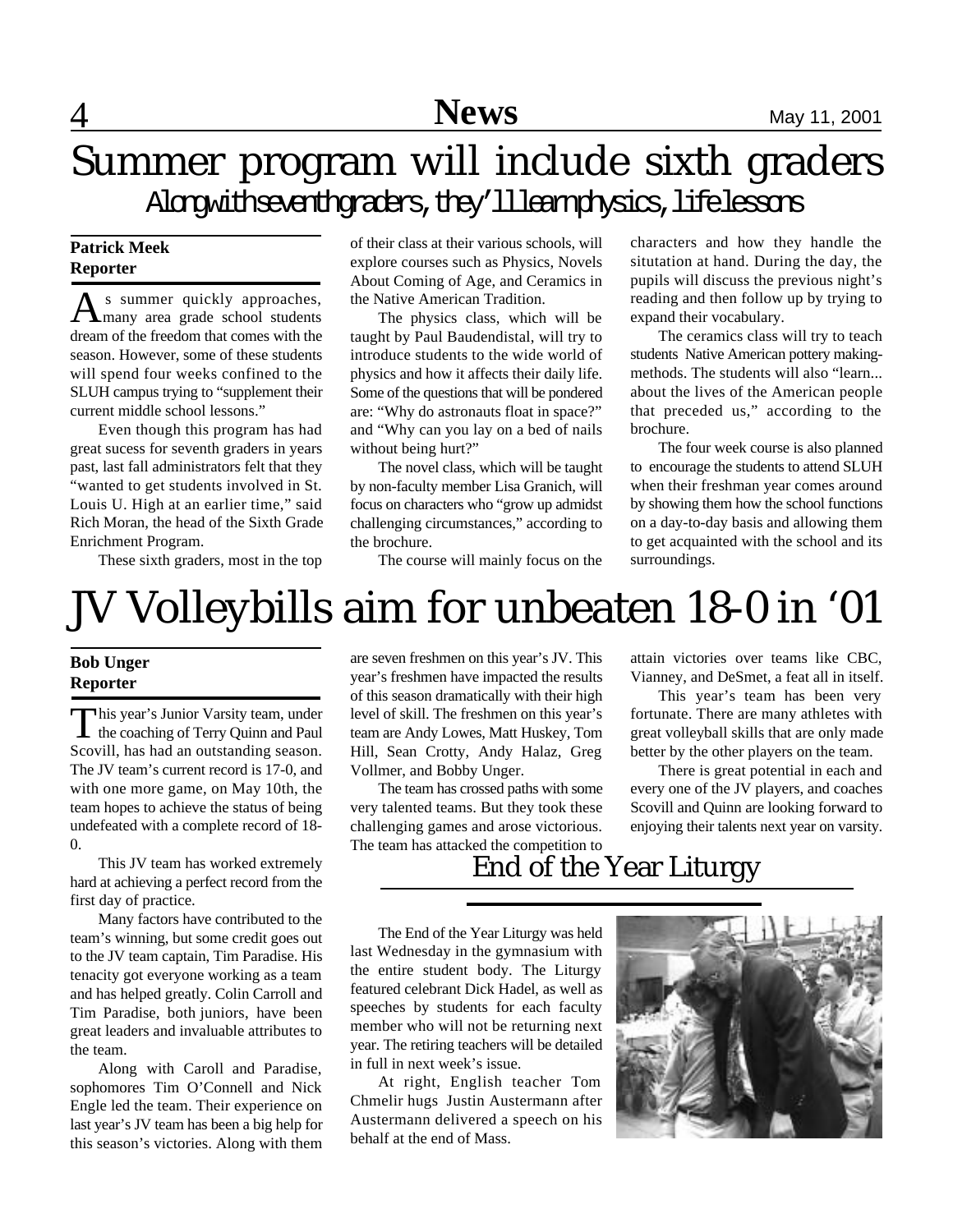## **Editorial** September 2001 September 2001 September 2001 September 2001 September 2000 September 2000 September 2000 September 2000 September 2000 September 2000 September 2000 September 2000 September 2000 September 2000 Laxbills fall to MICDS, beat CBC in OT

#### **Matt Snively Sports Editor**

E arlier this week, the Laxbills took on<br>the defending state champion the defending state champion MICDS. Wary of their opponents skill, the Jr. Bills came out tentatively and quickly found themselves in a 6-0 hole. They were outhustled and outplayed in the first quarter, managing only one shot. Goalie Mike Lewis was hindered by the glaring sun directly in front of him; it prevented him from seeing several otherwise routine shots. Other problems for the Stickbills included a smothering Ram defense, which forced many turnovers and kept the Jr. Bills playing defense for much of the first quarter.

However, things started to turn around for the Jr. Bills in the second quarter. After a few scoreless minutes, senior Ryan Sickles scored two quick goals to put SLUH on the board. Also in the second quarter, the Jr. Billiken defense, with Dan Bober now in the net, held Country Day to a mere two goals. Going into halftime, the score was 8-2.

The second half started off much like the first, with Country Day coming out

hard and using the sun to their advantage. They added another six goals this quarter, raising their lead to as much as ten goals before SLUH started to climb back into the game, with goals from Brandon Costello, Pat Hogan, and Sickles. Hogan's goal came on a long shot, and an awkward bounce sent the ball careening past the bewildered Country Day goalie.

**Senior captain Mark Bittmann controls play on Tuesday.**

in the first round State playoffs on the Monday the 21st.

continued to hustle and proved why they are two of the top midfielders in the state.

Also on the lacrosse calendar is the Rockhurst Hawklets. The Stickbills take them on at 4 p.m. Saturday out on the turf at Soccer Park. Come out and support the team in their final regular season game.

## Golfbills claim district championship, prepare for state tourney at Silo Ridge

The fourth quarter really was the awakening for the Billikens. Even though they only added two more goals to their total, they held Country Day to no goals, proving they could play with the Rams. Seniors Mark Bittmann and Dave Willard, who both had assists in the second half

### **Garry Holland Reporter**

**H** aving thoroughly enjoyed their district championship, the Golfbills are **T** aving thoroughly enjoyed their disrefocused and ready to tame Silo Ridge, the site of the 2001 Missouri high school state golf championships. Drew Ferris, Pat Robert, Andy Schumert, Zach Schmitt, and Bill Everding will represent SLUH at the two-day contest. With no scheduled matches or practices this week, the team honed their games on their own and looked forward to Silo.

Senior Bill Everding said, "I don't really know that much about the course, but I heard it was similar to Persimmon Woods. We'll see the course first on Saturday when we are scheduled to walk

around and get a feel for the layout, and then on Sunday when we play our formal practice round."

On paper the course seems daunting. Opened in 1998, the 170-acre track was built on land originally designated to be a dairy farm. Elements of farming atmosphere have been incorporated into the design as former cow barns serve as cart and equipment facilities and a large storage silo looms as the hallmark of the course. Par is 72 and from the championship tees the course plays 6,805 yards. The course offers two distinct sets of nine holes.

The front nine resembles a links style course with few trees and native grass on most holes. The fairways on the front are supposed to be wide open, though, accommodating the occasional errant tee shot. But on the back nine, the course winds through wooded areas with various elevation changes expected in an Ozark course.

On the back nine, golfers come across the 202-yard, par 3 signature 11th hole. The downhill shot requires careful club selection and accuracy as bunkers line the approach on the left and out of bounds on the right.

The team's skill will make up for any lack of course knowledge, though, and the Jr. Bills aim to add a state title to their already-impressive district and Webster Cup awards. The state tourney is next week in the two-day 18-hole stroke play competition at Silo Ridge. The team will also be featured in Monday's *St. Louis Post-Dispatch.*

Senior attackman Brandon Costello said of the game, "We didn't play well in the first half because we were intimidated, but in the second half we realized we could play with them and we started to hold our own." Yesterday, the

Laxbills defeated MCC rival CBC 12- 11 in overtime. This win was SLUH's first over CBC in lacrosse. SLUH will face CBC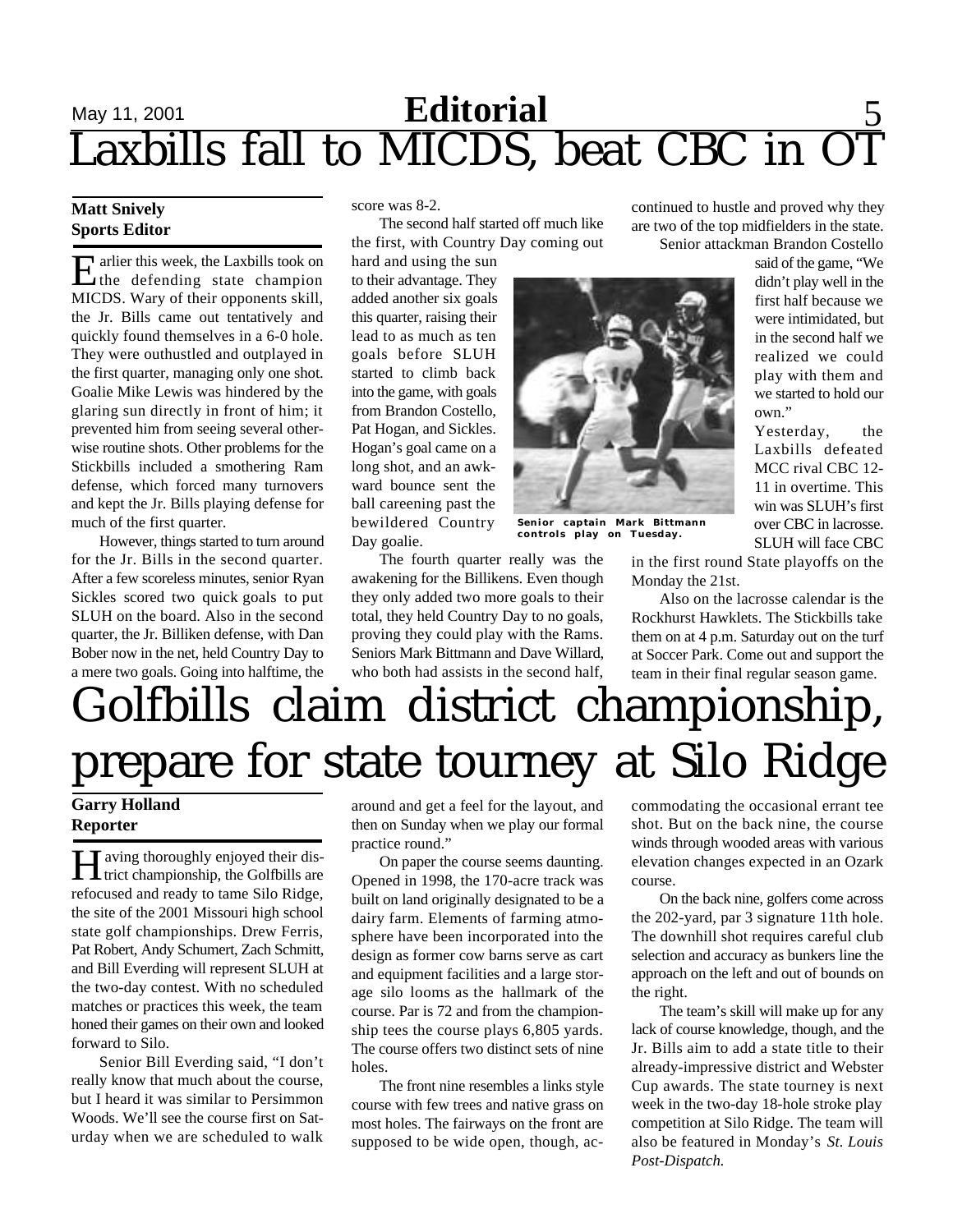### **6 Editorial** May 11, 2001 Trackbills sprint to another record at Vianney Bob Kaestner's shotput throw of 45' 3 1/4"

encouragement.

#### **Brian Gilmore Reporter**

A lthough the track and field season is<br>coming to an end for many runners, lthough the track and field season is it wouldn't be fitting to move on before recognizing the accomplishments of many Jr. Bills.

 Day two of the 13-team Vianney relays featured more strong performances by SLUH athletes and another school record. Sophomore Bob Kaestner's throw of 45' 3 1/4" in the shotput broke Dan Weidle's four-year-old sophomore record by three and a quarter inches.

When asked to put his accomplishment into words, Kaestner obliged, saying, "It feels so great to have something that all future sophomores will strive to attain." Kaestner's throw was good enough for fourth place overall.

The sprint medley team, consisting of 200, 100, and 400-meter dashes, took first place overall at Vianney with a time of 1:37.6. Juniors Josh Saleem (200) and Chris Carter (100) put SLUH into good position to begin, with sophomores Andre Thomas (100) and Pat Ferrell (400) taking the victory home.

Many Jr. Bills turned in strong performances last Tuesday as well. Reid Heidenry high-jumped 6'0", earning him a fourth-place finish and a new personal best. The 440-shuttle hurdle relay team, comprised of juniors Brad Drakesmith, Brian Gilmore, Andrew Tate, and sophomore Andy Heck, also took fourth place.

Coming out of the Vianney relays, the Track & Fieldbills were ready to tackle the Clayton Invitational. Made up of nearly twenty of the top teams in the area, everyone knew that this would be a highly competitive meet, and if nothing else, would serve as a final tune-up for the MCC Championships.

Preliminaries were held on Thursday, with the top qualifiers returning to Clayton to compete Saturday. Although the team didn't have as good a meet as they hoped, there were definitely areas of

Junior Tom O'Brien turned in the team's best individual performance, getting third place in the mile with a seasonbest 4:26.4. O'Brien also ran anchor in the 4 x 800 relay, where his time of 8:15.0 was good enough for third place. Joining O'Brien in the 4 x 800 were juniors Pat Leinauer and John Parr, and senior Dave Godar.

Another bright spot came from the 4 x 400 team, made up of Saleem, Thomas, Ferrell, and sophomore Thomas Moore. Saved by Ferrell's strong kick, the team made it through Thursday's preliminaries to qualify for Saturday's final. Once in the finals, the quartet ran an impressive 3:29.4, taking home 6th place honors.

Sophomore Dan Mooney and junior Karl Guenther had big days as well, each setting new season bests in their events. Mooney vaulted 10'0, and Guenther cleared 5'8 in the high jump. What's most impressive about these feats is that they achieved them on opening height, which means that they had to begin at a height that they had never cleared.

Last Thursday, the squad traveled to Chaminade College Prep, home of the FlyDevils' Army, to compete in the MCC Championships. The varsity team took

fourth as a team. The only individual con- $\operatorname{br}$   $\operatorname{em}$   $\operatorname{brc}$  of  $\operatorname{cnc}$  in the  $\operatorname{cnc}$  of  $\operatorname{cnc}$  aream. The only individual con-<br> $\operatorname{br}$   $\operatorname{cnc}$   $\operatorname{cnc}$  in the 800meter dash as he fended off fierce competition to earn the gold in a time of 2:01.6.

> O'Brien was happy with his achievement, saying that "It makes all the hard work worth it".

> Not to be overshadowed, though, were the six sophomores competing in the junior varsity division. The 4 x 200 team of Thomas Moore, Joe Azar, Dossie Jennings, and Andre Thomas broke the year-old sophomore record with a time of 1:35.5. Peter Schaefer broke Godar's sophomore record in the 800, running a 2:04.3.

> Schaefer commented, "It's nice to get such a distinction. I've been looking towards breaking the record all year, and knew that the MCC meet would be one of my only chances to run the open 800."

> Not to be outdone, Ferrell shattered a 19-year old record in the 400, running a breakneck 50.9, coming within a second of the varsity record. All three performances were gold medal winners in the meet and al established three new MCC JV records.

> The district meet begins tomorrow morning at 11:00 at Parkway South High School. Fan support is appreciated as your fellow Jr. Billikens attempt to qualify for sectionals.

### MCC Conference Medal Winners (5/3/01)

1st place: Tom O'Brien - 800 meters - 2:01.6 2nd place: Brad Drakesmith, Chris Carter, Tim Boyce, Josh Saleem - 4 x 200 - 1:34.2 Brad Drakesmith, Chris Carter, Tim Boyce, Josh Saleem -  $4 \times 100 - 44.6$  David Godar - 1600 meters - 4:30.3 3rd place: Chris Carter - 100 meters

 $-11.2$ Tom O'Brien - 1600 meters - 4:31.6 Josh Saleem - 400 meters - 53.6 Chris Carter, Josh Saleem, David Godar, Tom O'Brien - 4 x 400 - 3:31.5 Nathan Schaefer - Triple Jump - 41'5 1/2" Nathan Schaefer - Long Jump - 19'3"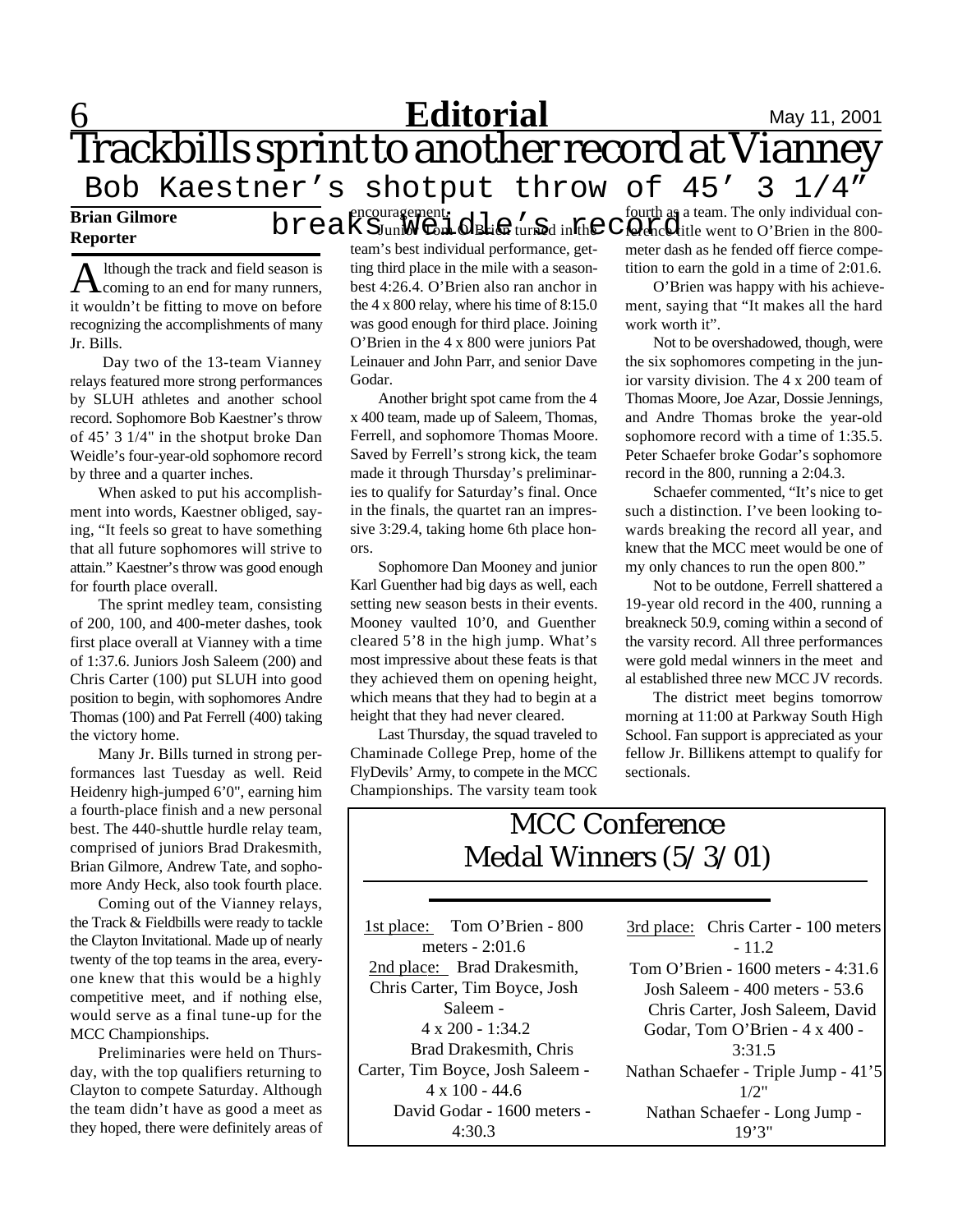## **Editorial** Editorial Editorial Basebills finish week 2-5 in **Basebills**

#### **Andy Neilsen Core Staff**

This week the Basebills closed out the<br>regular season with three tough conhis week the Basebills closed out the ference games, two against Vianney and one against CBC.

Alex Curcuru got the start and pitched a good game against Vianney, allowing only one run in five innings. Curcuru struck out four and, with the help of solid defense, kept the Diamondbills in the game.

The SLUH bats woke up in the bottom of the fourth, when hot-hitting Joe Maher lined a single into right field. After Dan Chik's one-out single, first baseman Andy Hecht answered the bell with a ground-rule double that slid under Vianney's orange nylon mesh fence. Curcuru then hit a sacrifice fly to center to score Chik from third, putting the Jr. Bills ahead by one, 2-1.

Hits from DH Tony Aiazzi and catcher Jamie Brandt, combined with two Vianney errors, gave the Screwballbills an insurance run going into the sixth leading 3-1.

Going into the seventh down by one, Vianney threatened to tie, putting runners on first and third with two outs. In an attempt to steal a run, the Vianney runner

on first broke halfway to second, attempting to lure the Jr. Bills into a rundown so the runner on third could score. The Jr. Bill defense did not bite, however, as shortstop Eric Enright threw the runner out at home to end the game in a 3-2 win.

Following this win, the team faced a talented CBC club on Tuesday. Having lost to CBC earlier this season, the Jr. Bills wanted to show their guts with a win the second time around.

The Diamondbills got off to a good start, leading 3-2 into the bottom of the third behind the arm of Steve Keys.

Keys was pulled for John Beck in the second, though, after giving up a gametying triple. Beck got a pop-up and a strikeout to end the inning.

SLUH had chances to score, but lost runners on the basepaths. "We had (CBC) on the ropes," Nicollerat said.

Beck came out shakier in the sixth, giving up a lead-off single and a one-out double. After striking out the next batter, he faced the menacing CBC third baseman, who had already hit the ball hard three times, once for a stinging RBI single in the second.

After being instructed vocally by Nicollerat to pitch around the dangerous hitter, Beck left a hanging pitch over the plate. The hitter pounced on it, sending it

screaming into right-center for a two-run single. Of Beck's pitch, Nicollerat said, "He missed with the spot. Instead of putting the ball inside and off the plate, he left it almost down the middle." Despite these runs, Nicollerat said that Beck had "a great performance."

The Jr. Bills failed to score in the top of the seventh, losing their fourth MCC game and second in a row to CBC.

Wednesday against Vianney showed a truly lackluster Jr. Bill team. After taking an early lead, pitching and defense faltered as the Basebills couldn't seem to throw strikes. Pitcher Dave Neely struggled with his control, walking three and giving up two hits en route to giving up four runs in one inning.

Matt Lange relieved Neely in the second, but fared even worse in the third when Vianney scored nine runs, eight with two outs. Wild pitches and some bad bounces gave Vianney a 13-4 lead, leaving the SLUH squad demoralized. Even after a monstrous John Greffet homerun, the Jr. Bills succumbed to a 16-6 drubbing.

Nicollerat called the loss to Vianney a "motivation to come to practice and work hard." He emphasized Jr. Bill success against DeSmet, saying that they would be ready for Districts. The Jr. Bills face U. City in their first district game next week.

### Tennis advances one to State Tournament

#### **Patrick Steinway Reporter**

The Tennisbills ended their regular<br>season and began Districts on The Tennisbills ended their regular Wednesday. This one-day event lasted the entire day, causing the players to miss school on Wednesday.

Many of the players who made it to the finals had to win three or four matches. Junior Joe Harvath, after winning his third place singles game, exclaimed, " I am the greatest." Harvath defeated Poplar Bluff to claim third, just missing a chance to go to state.

Chris Vanderbeek also played

singles. He breezed through Districts defeating his opponents quite easily to earn first place.

Vanderbeek will be going to state two weeks from now. With great performances by Harvath and Vanderbeek, the two doubles teams did not have to be quite as spectacular.

The number one doubles team of seniors Mike Garcia and Pat Kelleher had a first round bye and then won their second round match, only to be defeated by Cape Central in the third round. The second doubles team of Junior Pat Steinway and Sophomore Patrick Reich were not quite as lucky as the first team. They did

not get a first round bye, but they did win in the first round against a young Roosevelt team.

 However, the second round was not as nice, as SLUH had to face the firstseeded Poplar Bluff team. Steinway and Reich were defeated by the eventual champions, but not before putting up a fight.

 With solid doubles play, and great singles play, SLUH was able to win the District by half a point over Poplar Bluff. The team now moves on to Sectionals, where they thought they would be playing DeSmet. However, the team will be playing Parkway South, a team that they have not seen this year.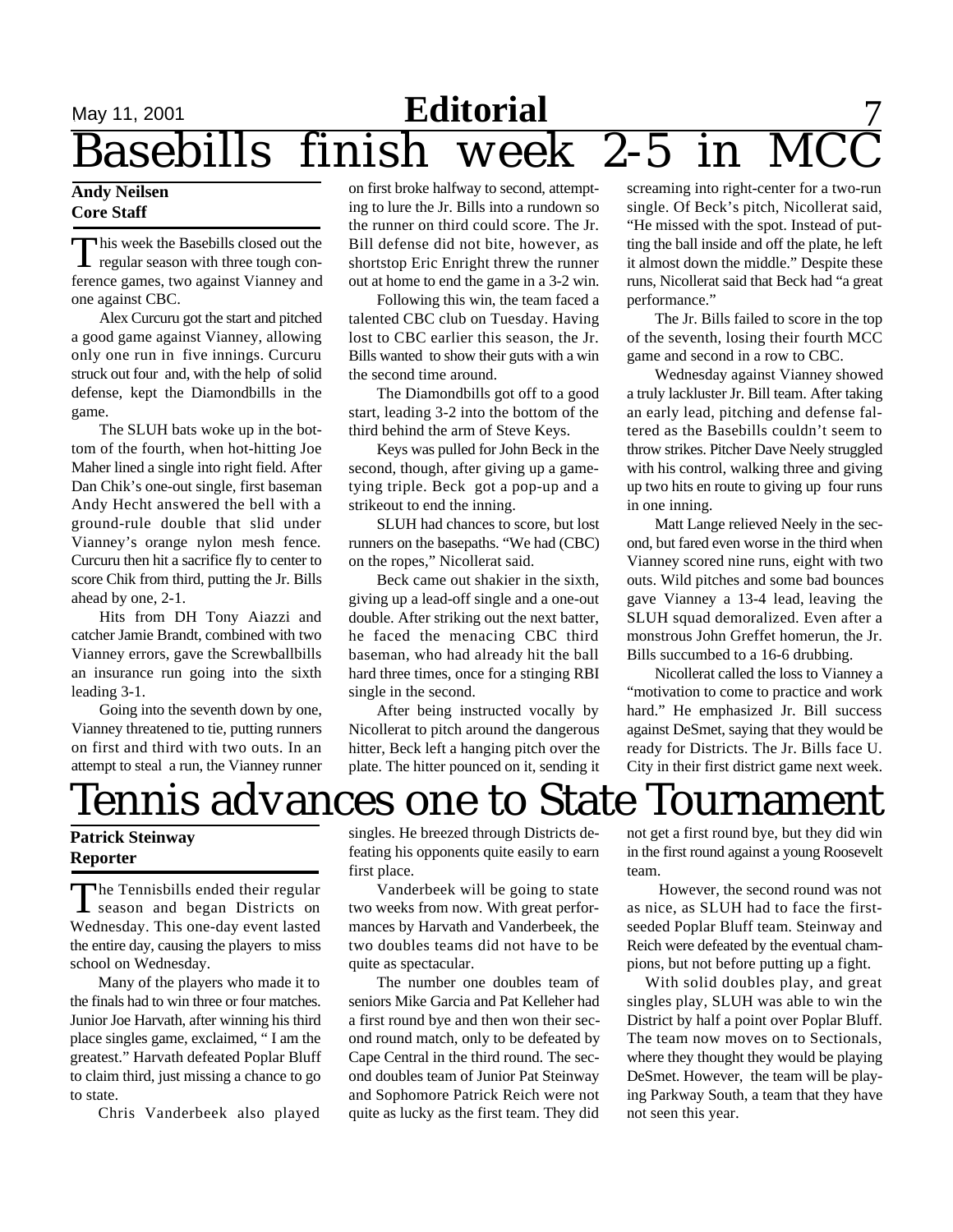

# Improvbills set to knock 'em dead

ChrisOrf, '87willleadgroup,alongwithKenFerrigni

#### **Tom O'Brien Core Staff**

There are funny people among us. Often<br>times, they are flushed into the open  $\perp$  times, they are flushed into the open because of their witty banter and quick minds. Other times they go unnoticed, but they are there, lurking in the shadows, obscured from the limelight, waiting to amuse us. In the near future you will see some of these comedic recluses emerge from the depths of their silent abodes, because with the arrival of Chris Orf to the SLUH campus, improvisation will be at its height.

When Chris Orf, '87, arrived back home, he got in touch with theatre director Joe Schulte and together they decided that Orf would teach a seminar to a few select SLUH students and two students from Rosati-Kain SLUH faculty member Ken Ferrigni is also involved. Schulte and Orf had planned on doing this for a few years, but had been held up in the past. This year, however, Orf and Schulte were able to hook up for a week, enabling Orf to teach one week of long improv at SLUH.

Essentially, there are two types of

### IGNATIUS

(from 1)

the Board of Trustees," said Greg Densberger, S.J., the principal of DeSmet. "We want to see if they have a good idea of the Jesuit mission."

Many topics were discussed pertaining to the underlying purpose and identity of a Jesuit high school, the role of lay faculty, and the type of students who should attend such a school.

"We spent a lot of time on the issue of non-Catholic students," said Bannister. "We tried to discover how well we understood our mission statements, and how well we felt we were fulfilling them."

Bannister felt one of the more interesting topics adressed was the manner improv: long and short. Short improv is humor that you often see on *Whose Line Is It Anyway?* These skits use one idea and go for about five minutes. Long improv is different in that you still only have one idea, but the skits normally last half an hour or so. "When it's done well," says Orf, "it's the most impressive thing in theatre."

After graduating from SLUH, Orf received his Master's degree in chemistry. However, something was missing from his life as a man in a white lab coat. One day he left the predictable field of chemistry and traversed to New York, engulfing himself fully in the world of improvisation.

While in New York, Orf has been in in a variety of productions, including *Saturday Night Live*, *Conan O'Brien,* and even the box office smash *The Postman*. Orf is mainly involved with the production of his small off-off broadway company "Orphan Magic," but for this week, Orf's expertise will be given to students at SLUH.

Junior Adam Shukwit is one of the seven students and one Ferrigni involved in the workshop that runs from Tuesday through Friday and culminates with a show on Saturday.

 "I'm happy because the program is going to give me a chance to branch out with my acting abilities," said Shukwit.

Shukwit sums up his experience thus far as a deepening of trust in his fellow actors and learning to come up with answers on the spot.

Schulte says that the program will provide a basis for style outside the classroom that will strengthen each actor's ability and pass on different techniques to other U. High thespians.

Schulte maintains that while the class is "somewhat crazy" it is still a "unique opportunity for SLUH students to learn outside of class from a pro."

Orf, whose only compensation for this week covers expenses and the gas money for his trek from New Orleans to New York, will be staying with his parents this week while he is teaching.

The tickets for Saturday's show will be on sale for \$5. The performance starts at 7:30pm in the band room. Only 64 seats are available.

of religious education provided to students outside of the Catholic faith.

"What should we do to make these students more comfortable?" Bannister wondered. "One idea was to spend some time at an event like Direction Days showing people the proper things to do in a liturgy."

While no specifics have been worked out for a follow-up to this meeting, Bannister said plans were in the works for a similar event in the near future, possibly involving a meeting between DeSmet and SLUH faculty members.

Densberger also spoke of a possible joint retreat between the Board of Trustees of both schools.

"Next year will be the first year since

probably 1821 that SLUH won't have any full-time teachers who are Jesuits," said Bannister. "It dawned on me the other day that if Fr. Hagan had decided to not come back next year—which, thank God, he didn't— we could have only three Jesuits here. That's something to think about."

Even faced with the continually dwindling Jesuit population, both principals agreed that a lack of Jesuits on staff should not necessitate a change in the Jesuit nature of a high school.

"You can't measure the "jesuit-ness" of a school just by the number of Jesuits on staff. The spirit and mission of the institution are far more defining," said Densberger. "We see this as less of a problem and more of a challenge."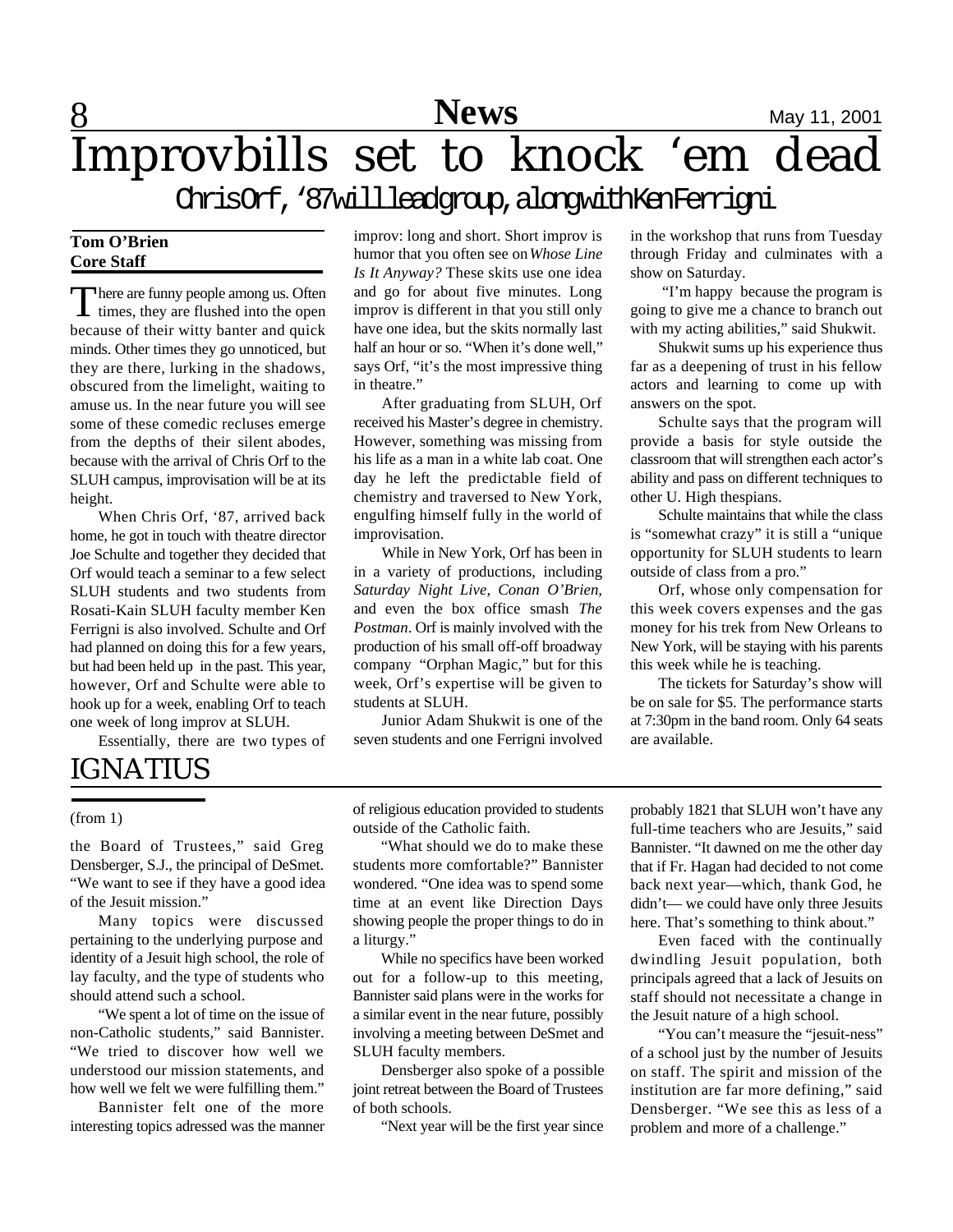### **Exacture** May 11, 2001 **Property Exacture** 9 An unsung hero, leaving 101 for a new mission TOM CHMELIR **Feature**

#### **Justin Austermann Features Editor**

If I were to do an English department-type analysis of a man who has spent years teaching in room 101, I could say any f I were to do an English department-type analysis of a man number of things about the fundamentals of education and a man who for years has given his students a foundation for academic and personal growth. And for once, my analysis would be right on.

After English teacher Tom Chmelir graduated from St. Louis U. High in 1958, he joined the Jesuit order and returned to the school in 1965 to teach as a scholastic. Jim Knapp, S.J., was a student in one of his first freshman English classes.

Chmelir left SLUH in 1968 to pursue his Jesuit theology studies in Canada, and the following year he made a trip that would change the course of his life. He traveled to France to volunteer in an innovative program aimed at helping the mentally handicapped.

That program, called L'Arche ("the arc"), was founded in the early 1960's by a man named Jean Vanier as a community comprised of several mentally handicapped individuals and



interested caretakers. Vanier's goal of creating a communal, socially-integrated lifestyle for the mentally handicapped was revolutionary in an era where most handicapped people were confined to remote wards. Vanier's family-like communities quickly sprang up in many of the most depressed regions of the world.

While working in just such a community in France, Chmelir met his wife, Mira, and the

**Chmelir as a Jesuit scholastic at SLUH in 1968.**

two moved to India to pursue their service together. After a year in India, he returned to the United States to begin teaching full time in 1973.

A few years back, Chmelir was awarded a grant from the National Endowment for the Humanities for a proposal he had written to study Native American literature. He took advantage of a year-long sabatical to study many modern Native American novelist and poets. When he returned to SLUH, he initiated a senior Native American Literature course.

Both his colleagues and students recall fondly Chmelir's slightly unorthodox teaching style, including the occasional freshman Shakespearian performance. Said Chmelir, "One part of class that thrills me the most is when something happens that I haven't planned. Like when a student catches fire during a

performance." But even without the academic benefits, there is a certain objective value in casting a football player as Juliet.

As for his own specific m e m o r i e s, Chmelir says that his former students remember more

than he does



**Chmelir relaxing in front of a familiar** *Romeo and Juliet* **lesson in 101.**

himself. He says that "it all sort of melds into one after a while," but that he is constantly thrilled when a student "has a new insight...something I haven't seen before."

At the end of this school year, Chmelir will retire after teaching for more than thirty years, but retirement will hardly slow him down. He and his wife plan to move to Tacoma, Washington, where they will continue their work in a L' Arche community—"a hope and a dream" of theirs for many years. Working with the mentally handicapped is a great joy for Chmelir, and he finds that he gets back as much as he gives. "Though they may not share our mental capabilities, they more than make up for it in the area of the heart."

As Chmelir leaves to pursue a new dream in a new place, SLUH will lose a gifted teacher and a modest, kind-hearted role model. But our loss is, for a group of needy people unknown to us, tremendous gain. As many a freshman has proclaimed in room 101, "Parting is such sweet sorrow."

Quote of the Week It is only with the heart that one can see rightly; what is essential is -Antoine de Saint-Exupery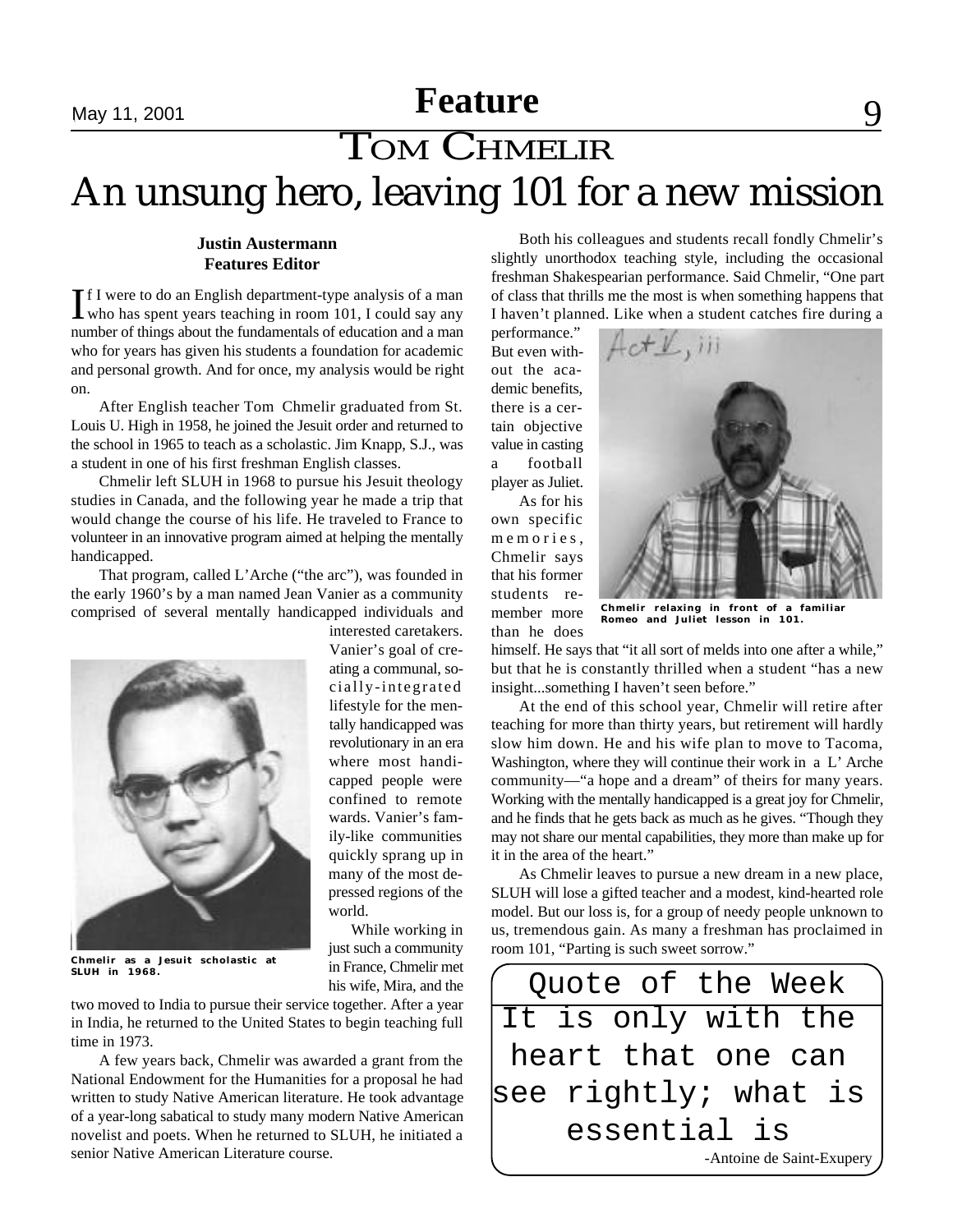### **10 EDIT NEWS EDIT** May 11, 2001 SCHEDULING

#### (from 1)

strain, and we had more time to accomplish things after school."

Yet there are also students who enjoy having the seven-period day. Sophomore Jim Fox is one such student. "I like having a free period and having the flexibility to take different types of classes with the seven-period schedule," said Fox.

There's also much disagreement among teachers about the effectiveness of the schedule. History teacher Dan Monahan dislikes the schedule because of the lost class time which accumulates over the school year. His four AP U.S. History classes even had to come to a special Sunday session two weeks ago for three hours of class discussion. "I haven't been able to show even one film this year," said Monahan. "I had to even cut

### ELECTION

(from 1)

mutual decision to cancel the speeches and hold the election on Wednesday.

Kesterson, completing his first year as moderator, took some blame for bad scheduling due to his inexperience. He also cited the lack of full break periods this week: "Getting organized was hard

> because it was impossible to c r a m everything w i t h o u t a c t i v i t y period."

In the commissioner elections, A d a m S h u k w i t



**Mike Lewis, the Vice-President elect.**

defeated Jon Stewardt for sports, Josh Saleem defeated James Mann for minority affairs, Brian Wacker beat Brian Hess for religious affairs, Tony Sansone beat Greg Szewczyk for publicity, and Steve Brown beat Adam Siebenman and Tim Stoverink for social.

off class discussions throughout the year, which is preposterous in a school with classes like this."

Monahan said he thinks students get "shortchanged" when class time is cut. "I've suggested cutting activity period by 21 minutes, but many people would object to that," Monahan commented.

Theology Department Head Allen Boedeker, however, supports the sevenperiod schedule. "I like it the way it is," said Boedeker. "I don't see a need to have it changed, but I'm willing to work with people who do."

One of the largest changes facilitated by the new schedule was the movement of theology classes from three classes to five each week. In this respect, Boedeker said the schedule worked out well. "We need to still make evaluations to see if we have used the extra time to the best of our

ability," he said.

Boedeker spoke for most theology teachers in support of having five theology classes a week made possible by the sevenperiod day when he said, "Our primary value is that we got to know our students better (seeing them five days each week), and I feel I'm a better teacher when I can get to know my students better."

As the debate continues about what is the best school-day schedule, many teachers and students look to find a schedule which fits their classes' needs the best. Many argue that no schedule will be perfect for all classes, and compromises have been and need to be made regarding what is the proper schedule.

Most agree that at the heart of the matter is the need for students to get the best education possible while attending St. Louis U. High.

outlined some other hopes: more pep rallies, greater blue crew participation, more T-shirts. "I think we're gonna work really well together. We have a good mix of creativity; and we'll get a lot done."

**Ordinations** 

Barton Geger, S.J., and Steven Schoenig, S.J., members of the Missouri Province of Jesuits, will be ordained on June 9th. Both men spent time at St. Louis University High School. Mr. Geger taught from 1995-1998 and Mr Schoenig from 1993-1996. The ordination will take place at 10:00 a.m. at St. Francis Xavier (college) Church. After the liturgy there will be a reception

"They have lots of energy," said STUCO President Tom Chibnall. "They've got school pride, which will be



a key next year." "I'm really l o o k i n g forward to this coming year," said Carroll. He explained that the current

**Kevin Price was elected Secretary.**

is organizing a list of things they wished to accomplish this year, but did not. The current administration will meet with the new one to discuss such topics soon.

Among all the officers, one major



**Kyle Banahan was elected to Treasurer.**

administration

conern is for Spirit Week to be more successful next year. Chibnall said that it failed this week due to snow days in January. L e w i s

in the church hall.



**Barton Geger Steven Schoening**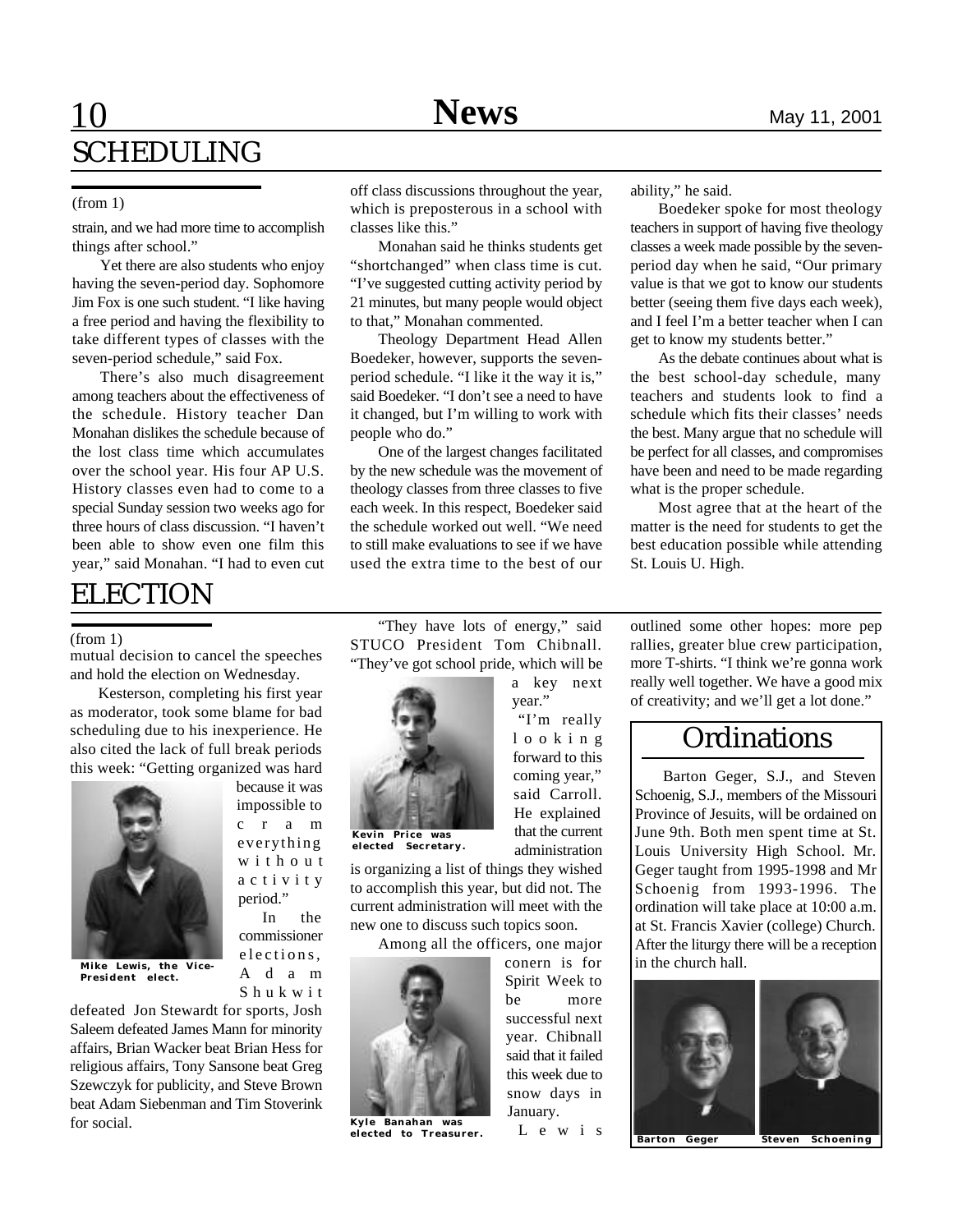**Scholarships** 11, 2001 **Editor 22, 2001** 

# May 11, 2001<br>SCHOLARSHIPS BY STUDENT

University (a), Richmond, University of

Scholarship Key:

**a**: Academic **ath**: Athletic **j**: Jesuit school **l**: Leadership **s**: Service **t**: Talent (art, music, theater) **\***Scholarship accepted by student

**Albrecht, Tony**—Truman State University (a), Bright Flight\*

**Anglim, Jeff**—Dayton, University of (a) **Auffenberg, Greg**—Santa Clara University (j)

**Austermann, Justin**—National Merit **Balfe, Paul**—Loyola University-Chicago (j)

**Bartz-Gallagher, Peter**—Kalamazoo College (a), Macalester College (a)\*, National Merit

**Beckmann, Tim**—National Merit (Oklahoma State University)\*

**Behr, Chris**—St. Louis University (a), Truman State University (a)

**Bennett, Ryan**—Dayton, University of (a), Missouri, University of-Columbia (a) **Bertel, Kevin**—Bradley University (a), Dayton, University of (a), Missouri, University of-Columbia (a)\*, Bright Flight\* **Birkland, Scott**—Dayton, University of (a)

**Brandt, Jamie**—Boston University (a), Dayton, University of (a), Missouri, University of-Columbia (a), Missouri, University of-Rolla (a), St. Louis University (a)\*, Washington University (a), Bright Flight\*

**Brewer, Bob**—Missouri, University of-Columbia (a), St. Louis University (a, l), Xavier University (a)\*

**Broekelmann, Tom**—St. Louis University (a)

**Brooks, David**—Dayton, University of (a), Loyola University-Chicago (a, j)\*, Missouri, University of-Columbia (a), St. Louis University (a), Truman State University (a)

**Burke, Matt**—Dallas, University of (a), George Washington University (a), Regis (a)\*, St. Louis University (a) **Casey, Scott**—Loyola University-Chicago (j), St. Louis University (j) **Chatham, Grey**—Indiana University (a), St. Louis University (j) **Chibnall, Tom**—Loyola University-Chicago (a, j)\*, St. Louis University (a) **Chicoineau, Paul**—Rockhurst University (a), St. Louis University (a), Truman State University (a)\* **Chik, Dan**—Fontbonne College (a, s), Missouri, University of-St. Louis (a), St. Louis University (a), Truman State University (a) **Cody, Pat**—Loyola University-Chicago (a, j), Missouri, University of-Columbia (a)\*, Bright Flight\*, National Association of Letter Carriers\*, Western Golf

Association Evans Scholars Foundation\* **Colon, Chris**—Marquette University (a), Minnesota, University of (a), St. Louis University (a)\*

**Cook, Chris**—Ohio State University (a), Trinity University (a)\*

**Cooney, John**—Dayton, University of (a), Marquette University (l)\*, Missouri, University of-Columbia (a)

**Costello, Brandon**—Loyola University-Chicago (j), Marquette University (s), St. Louis University (j)

**Crews, Chris**—Missouri, University of-Columbia (a)\*, Bright Flight\*

**Crow, Nick**—Loyola University-Chicago (a), Missouri, University of-Columbia (a), St. Louis University (a)\*, Bright Flight\* **Curcuru, Alex**—Missouri, University of-St. Louis (a), St. Louis University (a), Washington University (a)\*, Xavier University (a), Bright Flight\*

**Dagogo-Jack, Karibi**—Carleton College (a), Miami University (a), Missouri, University of-Columbia (a)

**Davis, Nick**—Missouri, University of-Columbia (a), St. Louis University (a)

**DeCaro, Dave**—St. Louis University (j)\* **Desamero, Mike**—DePaul University (a),

St. Louis University (a) **Dueker, Jeff**—Bright Flight\*

**Dulac, Jason**—Illinois Wesleyan Uni-

versity (a)\*

**Dunn, Kieran**—Indiana University (a)\*, Missouri, University of-Columbia (a)

**Dunne, Matt**—Case Western Reserve University (a), Missouri, University of-Columbia (a)\*, Bright Flight\*, National Merit

**Dziuba, Paul**—Missouri, University of-Columbia (a)\*, St. Louis University (a) **Eckert, Dan**—Ball State University (a), National Merit (Kansas, University of)\* **Eggleston, Kevin**—Indiana University (a), Valparaiso University (a)

**Elfrink, Tim**—Bard College (a), Missouri, University of-Columbia (a, l), National Merit, Bright Flight

**Everding, Bill**—Bradley University (a), Dayton, University of (a, ath)\*, Missouri, University of-Columbia (a), Missouri, University of-Rolla (a)

**Everson, Jeff**—DePaul University (a), Loyola University-Chicago (a, j)\*, Marquette University (a, j), St. Louis University (a), Xavier University (a)

**Ferguson, Greg**—Marquette University (a), Missouri, University of-Columbia (a), St. Louis University (a)\*, Truman State University (a)

**Ferris, Drew**—St. Louis University (j), Elks National Foundation Trustees Legacy Award\*

**Fitzgerald, Adam**—Iowa State University (a), Iowa, University of (a), Missouri, University of-Columbia (a)\*

**Freesmeier, Tom**—Marquette University (s)\*, St. Louis University (j), Xavier University (a)

**Fritchey, Nick**—Missouri, University of-Rolla (a)

**Gieseking, Tim**—St. Louis University  $(i)*$ 

**Gilfoil, Andy**—Berklee College of Music (t), Marquette University (l)

**Godar, Dave**—Indiana University (a)\* **Goelz, John**—Regis University (a), Rockhurst University (a, j)\*

**Gray, Ben**—Illinois, University of-Urbana-Champaign (a)

**Hadler, Geoff**—Truman State Univer **see SKALARS, 12**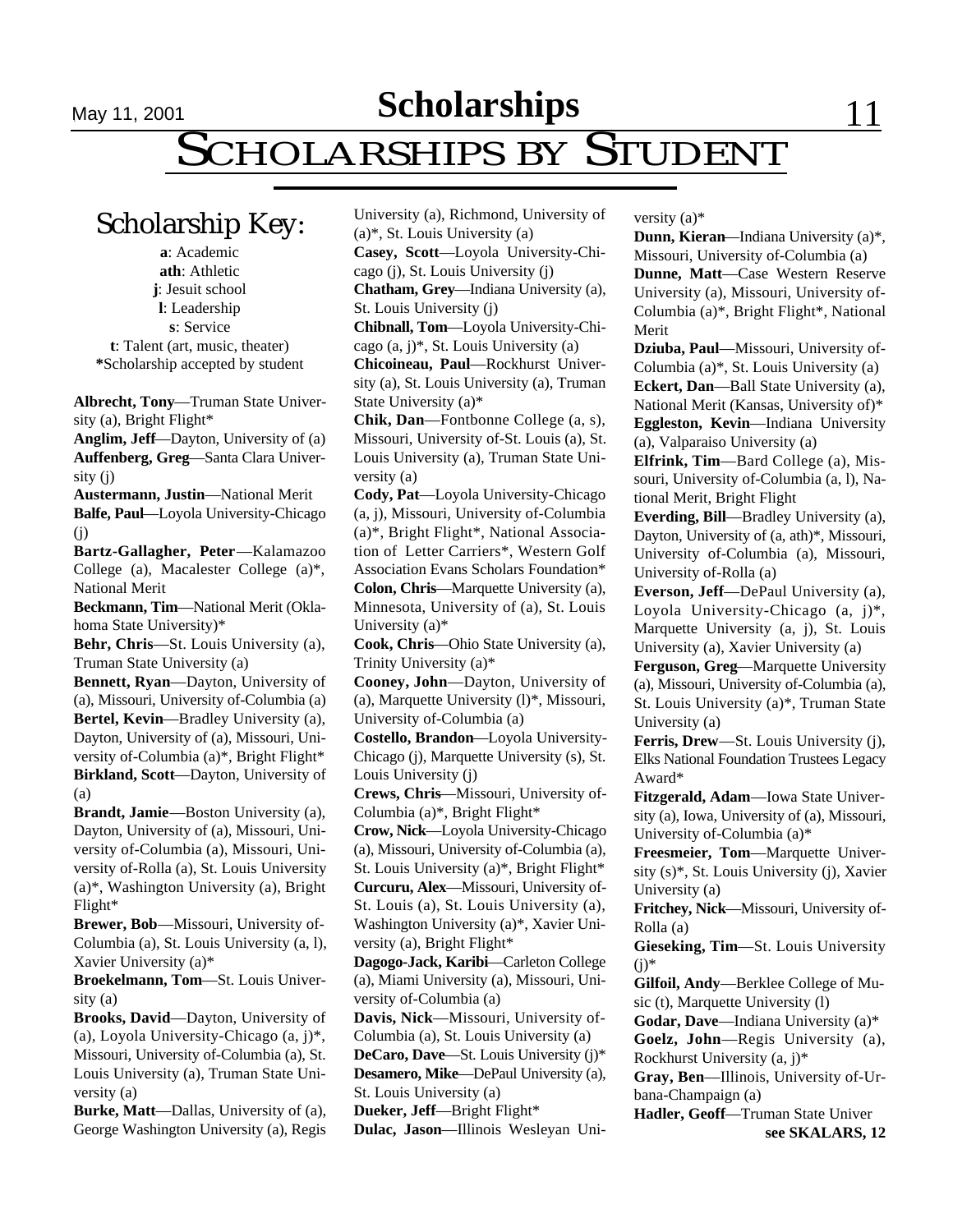### **Scholarships**

#### (from 11)

sity (a)

**Hahn, Jason**—Missouri, University of-Columbia (a), St. Louis University (a)\*, Truman State University (a), Bright Flight\*

**Hartwig, Zach**—Boston University (a)\*, Northeastern University (a), Rochester, University of (a)

**Hatch, Ryan**—Arizona State University (a), Arizona, University of (a)\*, National Merit (Arizona, University of)\*

**Heaney, Greg**—Loyola University-New Orleans (a)\*

**Heitz, Andy**—Missouri, University of-Columbia (a)\*

**Henderson, Shawn**—Washington University (a)\*, Greater St. Louis Association of Black Journalists' Minority Journalism Workshop\*

**Hennessey, Kevin**—Truman State University (a)\*

**Hesed, Andrew**—Southern Illinois University-Carbondale (a, t)\*

**Hilgeman, Tom**—Dayton, University of (a)

**Hill, Geoff**—Missouri, University of-Columbia (a)\*, Bright Flight\*

**Hoffmeister, Kurt**—Case Western Reserve University (a), Missouri, University of-Rolla (a), Purdue University (a), Washington University (a)\*, Bright Flight\*

**Holland, Garrett**—Indiana University (a), Missouri, University of-Columbia (a), St. Louis University (a)\*, Bright Flight\* **Hotop, Sam**—Beloit College (a), Cornell College (a), St. Louis University (j), Truman State University (a, t)\*, Bright Flight\*

**Ikemeier, Brian**—Butler University (a), Indiana University (a), Loyola University-Chicago (a, j), Missouri, University of-Columbia (a)\*, St. Louis University (a), Bright Flight\*

**Iovaldi, John**—Dayton, University of (a) **Jacobsmeyer, Jamie**—Beloit College (a), Cornell College (a), Knox College (a)\*, Loyola University-Chicago (j), St. Louis University (j)

**Joseph, Raj**—Indiana University (a)\*,

St. Louis University (a)

**Kaikati, Lance**—St. Louis University  $(a)$ <sup>\*</sup>, Bright Flight<sup>\*</sup>

**Kelleher, Pat**—ROTC (Missouri, University of-Columbia), ROTC (Xavier University-Cincinnati)\*

**Kennedy, John**—Dayton, University of (a)

**Keys, Steve**—St. Louis University (a)\* **Kleinberg, Kurt**—Butler University (a), Knox College (a), St. Louis University  $(a)*$ 

**Klug, Jake**—Dayton, University of (a), Missouri, University of-Rolla (a), Rose-Hulman Institute of Technology (a)\*

**Knudsen, Pat**—Dayton, University of (a), Indiana University (a)\*

**Kornfeld, Chris**—Missouri, University of-Columbia (a), St. Louis University (a)\* **Kubsh, Steve**—Truman State University  $(a)$ \*

**Kuryla, Ryan**—Indiana University (a), Missouri Baptist College (a), St. Louis University (j)

**Lane, Jeff**—Boston College (a)\*, Creighton University (a), Dayton, University of (a), Miami University (a), Missouri, University of-Columbia (a), Santa Clara University (a)

**Lawler, Tim**—George Washington University (a), Indiana University (a), Missouri, University of-Columbia (a), Navy ROTC (Purdue University), Rockhurst University (a, j)\*, St. Louis University (a, j), Truman State University (a, l)

**Leahy, Sean**—Webster University (a)\*

**Leinauer, Dan**—Butler University (a), St. Louis University (j), Western Golf Association Evans Scholars Foundation\* **Lohmar, Andy**—Central Missouri State University (a), St. Louis University (j)\*, Bright Flight\*

**Luzecky, Matt**—Dayton, University of (a), Missouri, University of-Columbia (a)\* **Macauley, Mike**—DePaul University (a), St. Louis University (a),\* National Merit (St. Louis University)\*, Bright Flight\*

**Maher, Joe**—Dayton, University of (a) **Maitz, Charlie**—Missouri, University of-Columbia (a)\*, St. Louis University (a), Bright Flight\*

**Makarewicz, John**—Loyola University-

Chicago (a), Marquette University (a), St. Louis University (a), Xavier University (a)

**May, Pat**—Dayton, University of (a)\*, Indiana University (a), Ohio State University (a)

**Mazurkiewicz, Todd**—St. Louis University (j)\*

**McCarthy, Kevin**—Chicago, University of (a), Emory University (a, ath)\*, Missouri, University of-Columbia (a), Santa Clara University (a), Vanderbilt University (a), Washington University (a), National Merit

**McNutt, Tim**—Loyola University-Chicago (a, j)

**Melenbrink, Andy**—St. Louis University (a)\*, Truman State University (a), Bright Flight\*

**Merideth, Peter**—Catholic University of America (a)\*, Fordham University (a), Oklahoma City University (a, t), Tulsa, University of (a), Washington University (a), National Merit

**Meyer, Doug**—Dayton, University of (a), Missouri, University of-Columbia (a)\*, St. Louis University (a), Bright Flight\*, City of Fenton\*

**Meyer, Jake**—Missouri, University of-Rolla (a)\*, Purdue University (a), Bright Flight\*

**Milford, Mark**—Loyola University-Chicago (a, j)\*, National Merit

**Mitchell, Tim**—Dayton, University of (a), Missouri, University of-Columbia (a) **Mohsen, Ghassan**—St. Louis University (a), Bright Flight\*

**Montgomery, Matt**—Missouri, University of-Rolla (a)\*

**Mourning, Josh**—St. Louis University (a), Bright Flight\*

**Nahlik, Andrew**—Central Missouri State University (a)\*, Miami, University of (a), Redlands, University of (a), Southern California, University of (a), Truman State University (a), Tulane University (a), Bright Flight\*, National Merit

**Neely, David**—Missouri, University of-Rolla (a, ath), St. Louis University (a), Mallinckrodt, Inc.\*

**Neff, Jonathan**—Michigan, University **see ACADEMICS, 13**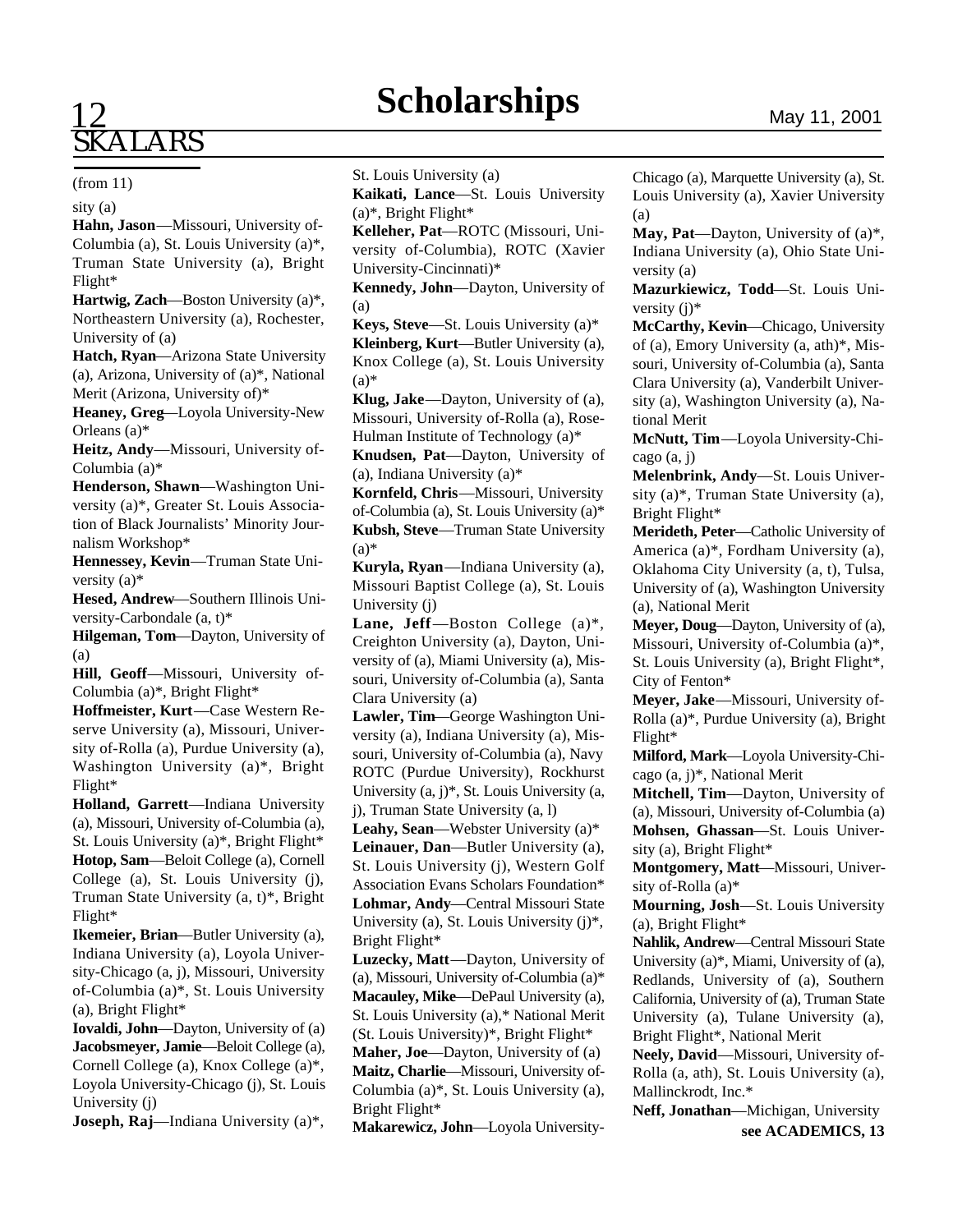## **Scholarships** 13

## **ACADEMICS**

#### (from 12)

of (a)\*, Purdue University (a), St. Louis University (a)

**Neill, Kevin**—Missouri, University of-Columbia (a), St. Louis University (a), Bright Flight

**Neuner, David**—Loyola University-New Orleans (a, s)

**Nieman, John**—Loyola University-Chicago (a, j), New York University (a), St. Louis University (a)\*, Bright Flight\*

**Niemeier, Stan**—St. Louis University (a)\*

**Niermann, Drew**—St. Louis University  $(s)$ \*

**Nigh, Mike**—National Merit (Kansas, University of)\*

**Nonnenkamp, Jeff**—Indiana University (a), Miami University (a), Missouri, University of-Columbia (a), Purdue University (a), St. Louis University (a), Villanova University (a)

**Nuernberger, Peter**—Butler University (a), Dayton, University of (a), Kansas, University of (l)\*, Marquette University (a), Missouri, University of-Columbia (a) **O'Connor, Kevin**—Missouri, University of-Columbia (a)\*, Missouri, University of-Rolla (a), Texas Christian University (a), Valparaiso (a), Bright Flight\*

**O'Hara, Ryan**—Evansville, University of (ath)\*

**Oldani, Ryan**—Bradley University (a), Dayton, University of (a), Missouri, University of-Rolla (a)\*

**Olsen, Eric**—St. Louis University (a)\*, Bright Flight\*

**Ott, Greg**—Creighton University (a), Dayton, University of (a), Marquette University (a), Missouri, University of-Columbia (a), St. Louis University (j)\*, Truman State University (a)

**Ottwell, Kyle**—Butler University (a), St. Louis University (j)

**Pagano, Jim**—Missouri, University of-St. Louis (a)\*

**Perniciaro, Mike**—Bright Flight\*

**Peterfeso, Keith**—Dayton, University of (a), Knox College (a), Marquette University (a)

**Petrovic, Paul**—Missouri, University of-

Rolla (a), St. Louis University (a)

**Pey, Emmet**—Case Western Reserve University (a), Missouri, University of-Columbia (a), Washington University  $(a)$ <sup>\*</sup>, Bright Flight<sup>\*</sup>

**Polokonis, Tom**—Bradley University (a)\*, Christian Brothers University (a), Dayton, University of (a), Marquette University (a), Missouri, University of-Rolla (a), Valparaiso University (a), National Merit

**Price, Andy**—Dayton, University of (a), Missouri, University of-Columbia (a)\*, Bright Flight\*

**Purcell, Ben**—Marquette University (a), St. Louis University (a)

**Quinlivan, Matt**—Kansas, University of  $(a)$ <sup>\*</sup>

**Rea, Brien**—Loyola University-New Orleans (a), St. Louis University (j)

**Repking, Dave**—Loyola University-Chicago (a, j)

**Rhodes, Joe**—Missouri, University of-Rolla (a)

**Roach, Dan**—Dayton, University of (a), Loyola University-Chicago (a, j), St. Louis University (j)\*

**Roche, Brian**—Loyola University-New Orleans (a), St. Louis University (j)\*

**Roehr, Jason**—Dayton, University of (a), Missouri, University of-Columbia (a)\*, Purdue University (a), Bright

Flight\*, University of Missouri Alumni Association\*, SBC Foundation\*

**Rogan, Andrew**—St. Louis University  $(i)*$ 

**Rohlfing, Tom**—St. Louis University  $(i)*$ 

**Rombach, Matt**—Illinois, University of-Urbana-Champaign (a)\*, Tulane University (a), National Merit

**Rose, Kevin**—Loyola University-Chicago  $(a, j)^*$ 

**Rosenkranz, Mark**—Lake Forest College  $(a, l)^*$ 

**Ross, Joel**—Dayton, University of (a), Syracuse University (a)

**Sander, Tim**—Missouri, University of-Columbia (a)\*

**Sax, Brian**—Indiana University (a)\* **Schaefer, Nathan**—Bright Flight\*

**Schinsky, Bob**—Loyola University-Chi-

cago (a)\*

**Schmidt, Tom**—Loyola University-Chicago (j), Rockhurst University (a, j)\*, St. Louis University (j)

**Schmitt, Zach**—Drake University (a), United States Air Force Academy (a)\*

**Schmitz, Mike**—Dayton, University of (a, t)\*, Marquette University (a), Xavier University (a)

**Schuessler, Geoff**—St. Louis University  $(a)$ <sup>\*</sup>, Tulane University (a), Bright Flight<sup>\*</sup> **Scott, Greg**—Indiana University (a), Marquette University (a), Minnesota, University of-Twin Cities (a)\*, Missouri, University of-Columbia (a), Xavier University (a)

**Shaner, John—Tulane University (a)\* Shaughnessy, Kevin**—Rockhurst University (a, j), St. Louis University (a), Truman State University (a, l)\*

**Sickles, Ryan**—Dayton, University of (a)\*, Marquette University (s)

**Sinclair, Dan**—Dayton, University of (l) **Sinclair, Matt**—California, University of-Los Angeles (ath), Colorado, University of-Boulder (ath), Illinois, University of-Urbana-Champaign (ath)\*, Kansas State University (ath), Michigan State University (ath), Michigan, University of (ath), Missouri, University of-Columbia (ath), Notre Dame, University of (ath), Ohio State University (ath), Stanford University (ath), Tennessee, University of (ath), Wisconsin, University of-Madison (ath), National Football Foundation and College Hall of Fame Scholar Athlete\*

**Snively, Matt**—Dayton, University of (a), Missouri, University of-Columbia (a)\*, Truman State University (a), Bright Flight,\* Scholars in Journalism (l)

**Springer, Nick**—St. Louis University (j) **Staed, Sean**—Missouri, University of-Columbia (a)\*, Missouri, University of-Rolla (a), St. Louis University (a), Bright Flight\*

**Straub, Chris**—Missouri, University of-Columbia (a), Purdue University (a), ROTC (Northwestern University)\*

**Tangaro, Drew**—Missouri, University of-Columbia (a), St. Louis University (a)

**see CASH MONEY, 14**